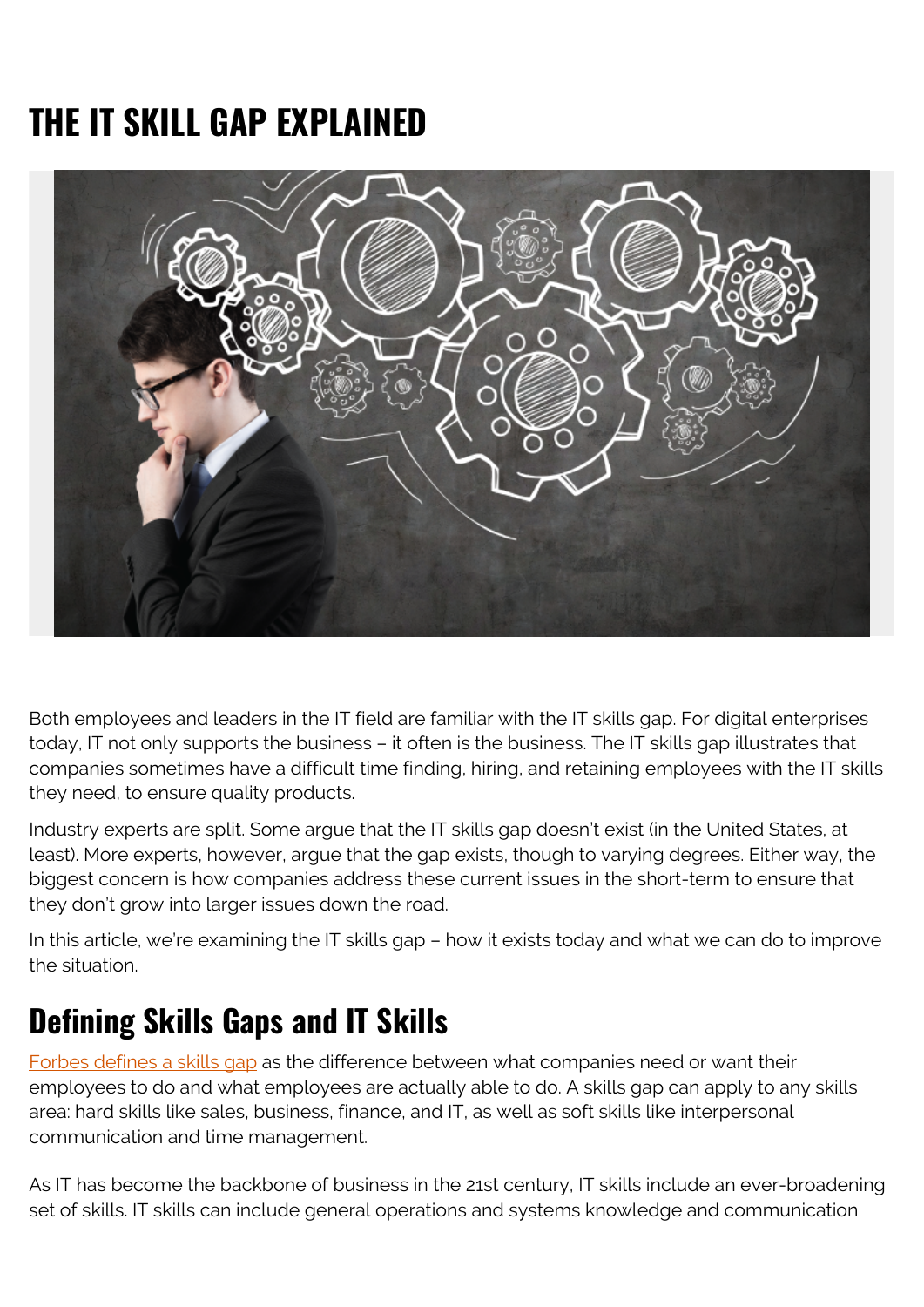required to run a help desk, programming in a seemingly endless number of languages, and managing IT personnel in any number of IT philosophies, such as agile and [DevOps](https://blogs.bmc.com/blogs/devops-basics-introduction/).

When we talk about the IT skills gap, needed skills vary widely based on different companies' needs as well as the needs of specific jobs within one company.

### **The State of Skills Gap in 2019**

A [2017 Forbes report on IT service management](https://web.archive.org/web/20160820063024/http://www.businessnewsdaily.com/4856-information-technology-demand.html) says that C-level executive report a lack of IT skills as the biggest issue in aligning IT with business services. Many CIOs report that the IT skills gap applies to employees and candidates within the higher echelon of their IT teams. Leaders are able to staff and retain help desk and entry- and mid-level programmers, but as technology silos narrow down evermore into special areas, companies say it's harder to find enough people with the precise qualifications needed.

In 2019, the IT skills gap continues to expand with rising demand and inadequate supply. According to a [World Economic Forum report](https://www.weforum.org/agenda/2019/03/the-digital-skills-gap-is-widening-fast-heres-how-to-bridge-it/), 133 million new roles may emerge globally by the year 2022. The primary growth drivers include the proliferation of Artificial Intelligence and Machine Learning technologies. Despite the advancement of technology, organizations will continue to rely on the human workforce for creative problem solving. Intelligent computing systems are expected to complement the human workforce and not entirely replace them, which in turn requires organizations to re-skill their workforce to take advantage of the technology advancements.

According to another [research survey](https://www.shrm.org/hr-today/trends-and-forecasting/research-and-surveys/Documents/SHRM Skills Gap 2019.pdf) conducted across over 1000 business executives in the US, organizations are struggling recruit the right candidate due to the skills gap and the education system is not doing enough to address the cause. The research finds that 75% of organizations believe that the skills shortage among applicants is the primary cause for the difficulty in hiring. 51% believe that the education system is doing little or nothing to solve the problem.

## **Cause of IT Skills Gap**

[Industry insiders cite many reasons](https://web.archive.org/web/20160820063024/http://www.businessnewsdaily.com/4856-information-technology-demand.html) for this IT skills gap, including:

- **The demand is increasing.** As companies need to both maintain and optimize ever increasing technology, they need more people to support this mission. Many organizations are pursuing [digital transformation](https://blogs.bmc.com/blogs/what-is-digital-transformation/) initiatives, only to realize the projects are inherently dependent upon onboarding individuals with the right skillset. As a result, a sudden increase of IT skills has emerged in recent years.
- The supply is decreasing. Jobs in IT grew by 13 percent between 2002 and 2013, yet those who graduated with IT degrees shrunk by 11 percent over the same period. IT skills requirements also change rapidly through the years. In the period 2018 to 2022, an average of 42% of shift in IT skills is expected. Hiring managers are therefore increasingly focusing on recent graduates equipped with the latest digital skills most relevant to their digital transformation initiatives.
- **The need for IT is spreading.** Early on, only traditional businesses were implementing technology. Today, however, industries beyond business require vast amount of IT, especially education and healthcare. Cloud computing and artificial intelligence solutions are the primary drivers for this trend. Not every organization needs to develop and deploy a technology solution in-house. Instead, they can leverage SaaS services readily available as an affordable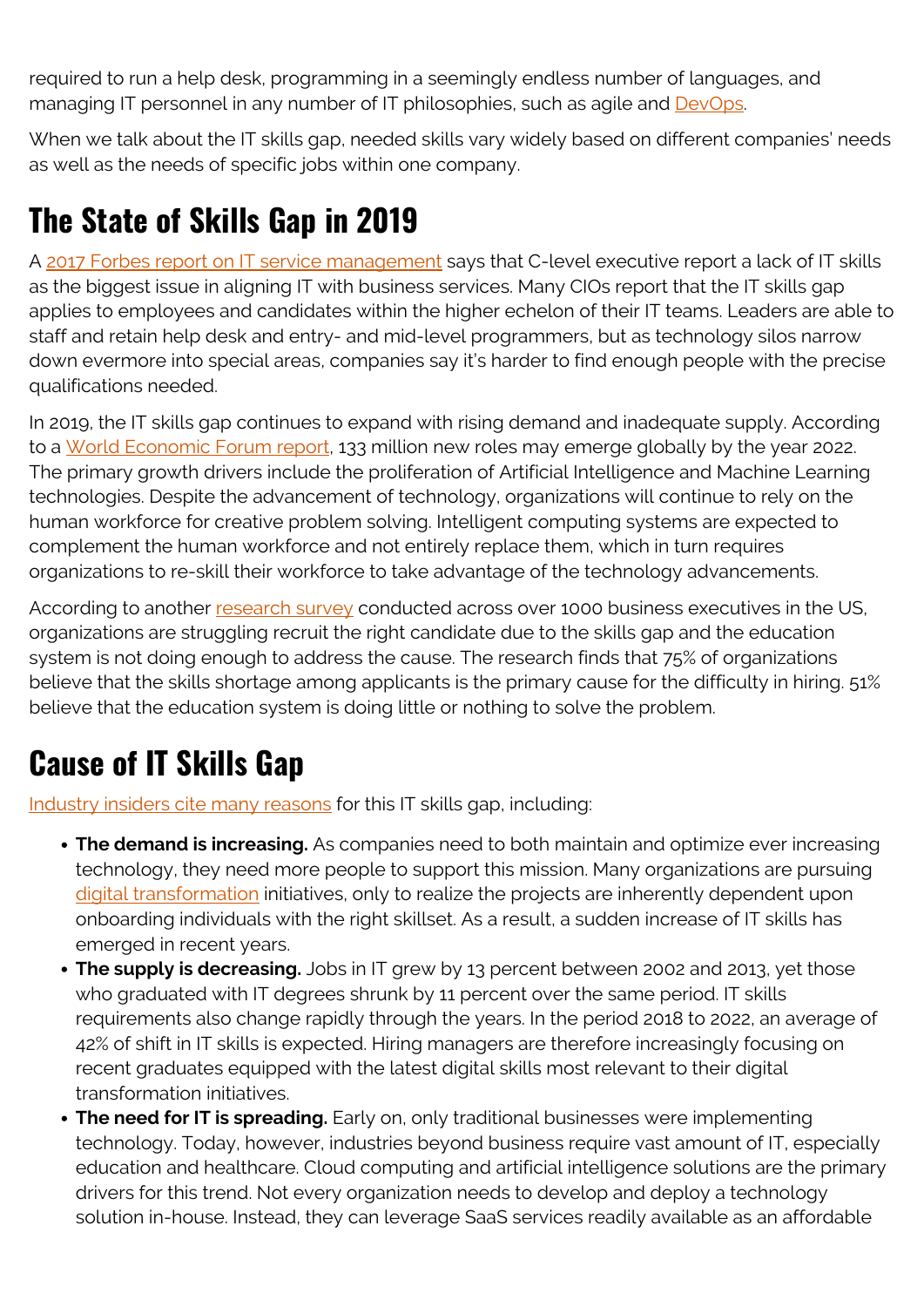OpEx. However, IT professionals with the right skills to take advantage of these latest digital solutions are still needed across all organizations.

- **The way we learn IT skills is changing.** More people are re-tooling outside of traditional degree-granting colleges and universities, opting instead for short-term, intensive developer boot camps that provide the hard IT skills, but leaving this population short of degrees. This lack of a formal degree may mean that without a specific degree, some companies are missing out on this talent pool. Further, the boot camps focus primarily on programming skills – and considerably less time on business know-how, which could affect a candidate's soft skills for a position.
- **The specialization within IT is double-edged.** With IT booming, candidates can specialize in just one or two areas. But, companies that require too narrow or specific a specialization will often come at the expense of a candidate with broader technology and business knowledge. Additionally, the technology landscape is evolving continuously. Individuals specialized in a select few skills will be required to learn additional skills to leverage the advancing technologies.
- **The reliance on IT as an emergency responder continues.** Despite companies continuing to transition towards a proactive IT and business approach, IT still acts as emergency responders too often. Many organizations continue to spend a majority of their budget on maintenance instead of on project development, innovation, and improving the organization's competitiveness.

#### **The Severity of the IT Skills Gap**

While there is a significant amount of agreement around the existence of the IT skills gap, opponents point to the current unemployment rate in the U.S., [under 5% in Q4 of 2017](https://www.technologyreview.com/s/608707/the-myth-of-the-skills-gap/), as some proof that the IT skills gap either can't exist or can't be as serious as some argue.

Indeed, whether the skills gap is industry-threatening or merely one of many issues facing businesses today depends significantly on who you are. A recent **TEK Systems study** surveyed more than 1,300 leaders and professionals in IT in the U.S. Interestingly, leaders and those working in the field share some beliefs on the IT skills gap. Variations among them, however, may illustrate lack of understanding, lack of communication, or lack of standardization.

Across the board, more than 75% of those surveyed agreed that the perceived IT skills gap is real. They further agree that only one-third of companies have the talent in-house to meet their IT needs.

But, compared to IT professionals, leadership believes that this gap has a significant negative impact. This could be due to their macro view, which often underscores negatives more than positives. Perhaps some leaders have diverging understandings of what IT does and what IT needs.

This bears out further in comparing responses to why candidates and open IT positions don't match. More than half of surveyed IT leaders reported unqualified candidate pools (similarly, candidate pools that don't align to business needs), small pools of candidates, and budgetary constraints – preventing them from hiring more ideal candidates.

At the same time, surveyed IT professionals reported that many job requirements are unrealistic, and that company's expectations do not align with compensation budgets. Of the IT professionals surveyed, 41% further reported that the experience and/or expertise that companies demand is too niche.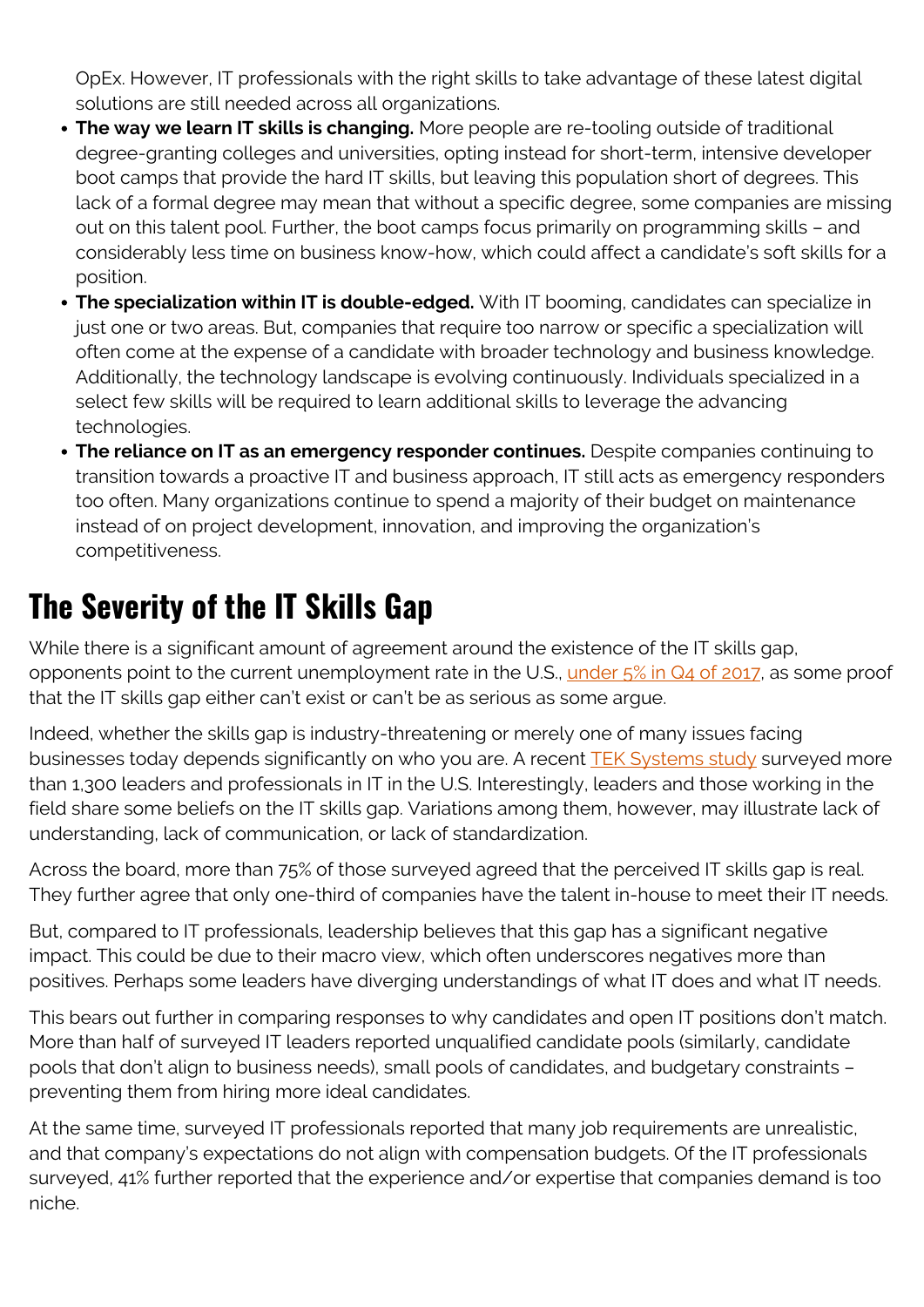Interestingly, while some blame [a lack of extensive education,](https://trainingmag.com/trgmag-article/bridging-skills-gap) only a quarter of IT professionals currently at work in the field agree.

The severity of the IT skills gap is also illustrated in the impact on IT teams. Seventy-one percent of IT leaders surveyed reported decreased efficiency, and 63% of IT workers agree. The reasons for this inefficiency? Leaders see that it negatively affects project completion and time-to-market 69% of the time, while professionals say this is an issue only half the time.

## **Remedying the IT skills gap**

Without a strategic plan for the IT workforce, companies will continue having difficulties finding quality IT candidates. When positions go unfilled, there is the immediate impact of inefficiency, but there's collateral damage, too. Decreased employee morale leads towards attrition. This means companies risk losing existing talent.

So, what measures are companies taking to fix this gap?

Surveyed companies rarely have a long-term strategic workforce plan, but more than half of them reported short-term fixes including training and developing the current workforce, outsourcing current projects, and increasing the use of contract/temporary workers.

There was a major drop-off when it came to employee benefits, with only one-third of companies investing in education, 26% offering flexible hours and telecommuting options, and a mere 9% offering more lucrative compensation packages.

Longer-term, companies need to adapt new practices to both attract new and retain existing talent. Indeed, communication is a major issue, and the perceived differences between IT leaders and works indicates this. There is little clarity around hiring: why one candidate was chosen over another, or what a candidate was lacking that he could then improve upon. Until this feedback loop is closed, the skills gap cannot be bridged.

There's also a lack of standardization. Surely, a majority of jobs in the IT sector fall within a certain range: help desk, entry- and mid-level programmers, high-end programmers, security specialists, management with programming experience, etc. With consensus general job titles, candidates can better prepare for the industry. Further, when jobs are standardized to a realistic extent, job descriptions themselves can sound more realistic, instead of the big-ticket wish list many read as now. This will help candidates find "perfectly good" candidates for a position instead of the one "perfect" candidate.

For most companies, this talent gap is self-inflicted. Addressing the skills gap will take time, but by planning strategically and increasing communication, clarity, and standardization in job expectations, candidates can better prepare.

#### **Responding with Transforming Workforce Development**

Another facet of the IT skills supply-demand gap concerns the response of business organizations – how they utilize their existing HR resources, attract the right workforce to address the right functional requirements and match the pace of technology change.

Salesforce recently conducted a [survey](https://www.salesforce.com/form/conf/workforce-research/) of 750 hiring managers and found that the Fourth Industrial Revolution necessitates transformative workforce development strategies in response to the